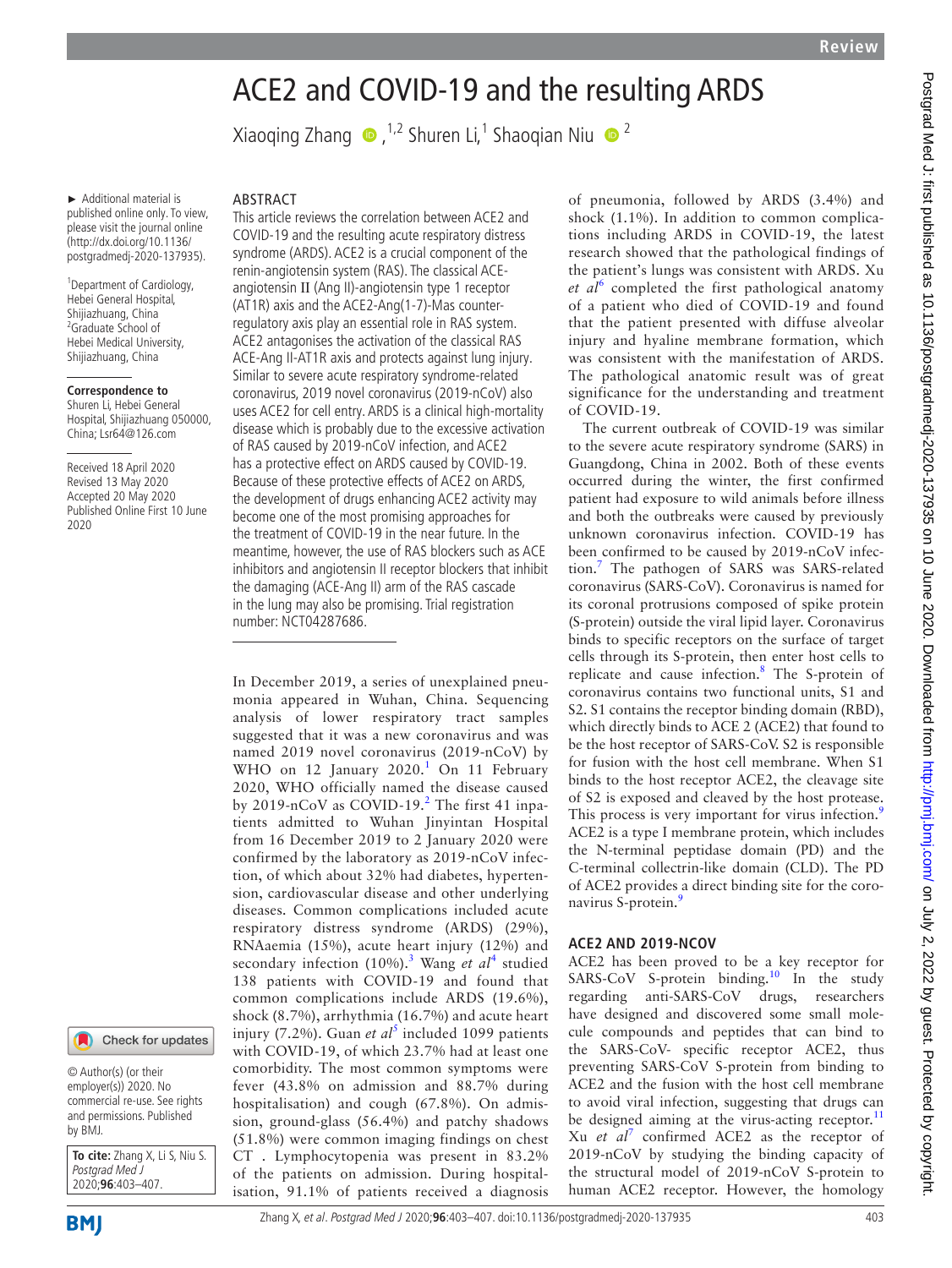of S-protein between 2019-nCoV and SARS-CoV was relatively low. Although the amino acid sequence similarity between 2019 nCoV and SARS-CoV S-proteins was only 76.47%, the RBD domain of the two viral S-proteins was highly identical. Despite replacing four out of five important interface amino acid residues, 2019-nCoV S-protein was found to have a significant binding affinity to human ACE2. The 2019-nCoV and SARS-CoV S-protein shared an almost identical three-dimensional structure in the RBD domain, thus maintaining similar van der Waals and electrostatic properties in the interaction interface. This showed that the acting receptor of 2019-nCoV was the same as that of SARS-CoV. Zhou *et al*<sup>12</sup> showed that ACE2 was essential for 2019-nCoV entering HeLa cells. The 2019-nCoV can infect HeLa cells expressing ACE2, but not HeLa cells that did not express ACE2. Xu *et al*<sup>[7](#page-4-6)</sup> and Zhou *et al*<sup>12</sup> have shown that ACE2 was likely to be a mediating receptor for 2019-nCoV infecting host cells, so targeting ACE2 treatment may be effective for COVID-19.

Wrapp *et al*<sup>13</sup> published the first electron micrograph of 2019nCoV S-protein, which explained that 2019-nCoV makes use of highly glycosylated homotrimeric S-protein to enter host cells. The S-protein undergoes a variety of structural rearrangements to fuse with the host cell membrane, including S1 subunit binding to the host cell receptor, resulting in the instability of the S-protein trimer, the S1 subunit shedding and the S2 subunit forming a highly stable fusion structure. To access the host cell receptor, the RBD of the S1 subunit undergoes a hingelike conformational movement to hide or expose key receptor binding sites. This study also found that the affinity of 2019 nCoV S-protein binding ACE2 is about 10–20 times higher than that of SARS-CoV S-protein, which was likely to explain why 2019-nCoV was highly infectious. In addition, this study tested three discovered SARS-CoV RBD-specific monoclonal antibodies S230, m396 and 80R and found that they do not have appreciable binding to 2019-nCoV S-protein, suggesting antibody cross-reactivity may be limited between the two RBDs. The above research results were of great significance for COVID-19 treatment.

Yan *et al*<sup>[9](#page-4-8)</sup> successfully presented the 2.9 Å resolution cryo-EM structure of full-length human ACE2 in complex with B0AT1, which is a neutral amino acid transporter whose surface expression in intestinal cells requires ACE2. This study found that ACE2 exists as a dimer and the PD of ACE2 have both open and closed conformations. Both conformations contain a mutual recognition interface with the coronavirus S-protein, so the dimeric ACE2 can simultaneously bind two trimeric S-proteins, which may be important for host cell membrane invagination and endocytosis of viral particles, this process is similar to endocytosis mediated by other receptors. Regarding the fusion of the viral S-protein with the host cell membrane, the C-terminal fragment of ACE2, especially the amino acid residues at positions 697–716, are cleaved by proteases such as transmembrane serine protease 2 (TMPRSS2), which can promote the viral S-protein to enter cells. The presence of B0AT1 may prevent TMPRSS2 from entering the cleavage site on ACE2. The distribution of ACE2 is wider than that of B0AT1. In addition to the kidney and intestine that mainly express B0AT1, ACE2 is also expressed in the lung and heart. Does this explain that the symptoms of viral infection mainly occur in the lungs without B0AT1 distribution? In addition, whether B0AT1 can indeed inhibit viral infection by blocking the cleavage of ACE2 remains to be further studied.

#### **THE ROLE OF ACE2 IN PHYSIOLOGICAL AND PATHOLOGICAL pat hway**

# **Discovery and distribution of ACE2**

Donoghue *et al*<sup>[14](#page-4-13)</sup> and Tipnis *et al*<sup>[15](#page-4-14)</sup> identified ACE2 from the cDNA library of patients with heart failure and lymphoma in 2000, and since then opened a new branch of renin-angiotensin system (RAS). RAS is an important body fluid regulation system, which is mainly composed of two axes, namely ACE-angiotensin Ⅱ (Ang Ⅱ)-angiotensin type 1 receptor (AT1R) axis and ACE2- Ang(1-7)-Mas axis. ACE regulates blood pressure and the balance of water and sodium by binding to specific receptors AT1R and AT2R (AT1R plays a leading role). In addition, it has the effects of promoting inflammation, proliferation and vasoconstriction. ACE2 and ACE are structurally homologous, but their biological activities differ greatly. ACE2 mainly degrades Ang II to produce Ang(1-7). The combination of Ang(1-7) and receptor Mas antagonises the ACE-Ang Ⅱ-AT1R axis, and plays a role in reducing blood pressure through vasodilation, resisting oxidative stress and cell proliferation.<sup>[16](#page-4-15)</sup>

Previous studies have found that ACE2 is widely distributed in the heart, kidney, adipose tissue, vascular smooth muscle cells, brain tissue, testis, gastrointestinal tract, etc.<sup>[17](#page-4-16)</sup> Recently, Zhao *et al*[18](#page-4-17) exploited high-throughput single cell sequencing analysis technology to study a total of 43134 lung cells, and found that ACE2 is expressed in 0.64% of lung cells, and most (about 83%) are concentrated in type Ⅱ alveolar cells (AT2), AT2 expressing ACE2 accounted for  $(1.4\pm0.4)\%$  of the total and  $(1.4\pm0.4)\%$  of ACE2+AT2also express >30 functional genes related to virus assembly and replication. Therefore, 2019-nCoV seems to have cleverly evolved to take advantage of these AT2 cells for reproduction and spread. The wide expression of ACE2 in AT2 may explain the severe alveolar injury after infection. It is suggested that the prevention and treatment of COVID-19 can be started by inhibiting ACE2. In addition, ACE2 is also expressed in other cell types such as type I alveolar cells, bronchial epithelial cells, fibroblasts, endothelial cells and macrophages. The latest study by Zou *et al*<sup>[19](#page-4-18)</sup> constructed a 2019-nCoV infection risk map based on the expression level of ACE2 in various organs, and found that except lung, ACE2 is found in the respiratory tract, heart, kidney, oesophagus, ileum and bladder, which are at high risk of infection.

## **ACE2 in the treatment and prognosis of ARDS caused by COVID-19**

ARDS is a syndrome characterised by hypoxaemia and chest imaging suggests bilateral effusion but without evidence of heart failure. The risk factors for ARDS include pneumonia (bacteria, virus, fungus or opportunistic infection), inhalation of stomach contents and sepsis. The treatment is mainly based on protective mechanical ventilation and supportive treatment to avoid excessive fluid load. Nevertheless, the mortality rate of ARDS is still as high as 30%.<sup>[20](#page-4-19)</sup> Regarding ARDS caused by COVID-19, Liu *et al*<sup>[21](#page-4-20)</sup> included 109 patients with COVID-19, 48.6% of whom progressed to ARDS. Compared with patients without ARDS, patients with ARDS were older (aged 61 vs 49 years), more likely to suffer comorbidities (20.8% vs 1.8%) and the mortality rate was significantly higher (49.1% vs 8.9%). In addition, the clinical characteristics of patients with COVID-19 varied with the severity of ARDS, and the mortality rate of patients with moderate-to-severe ARDS was higher than that of mild ARDS. Antiviral, glucocorticoid or immunoglobulin treatment cannot significantly improve the survival rate of patients with ARDS caused by COVID-19.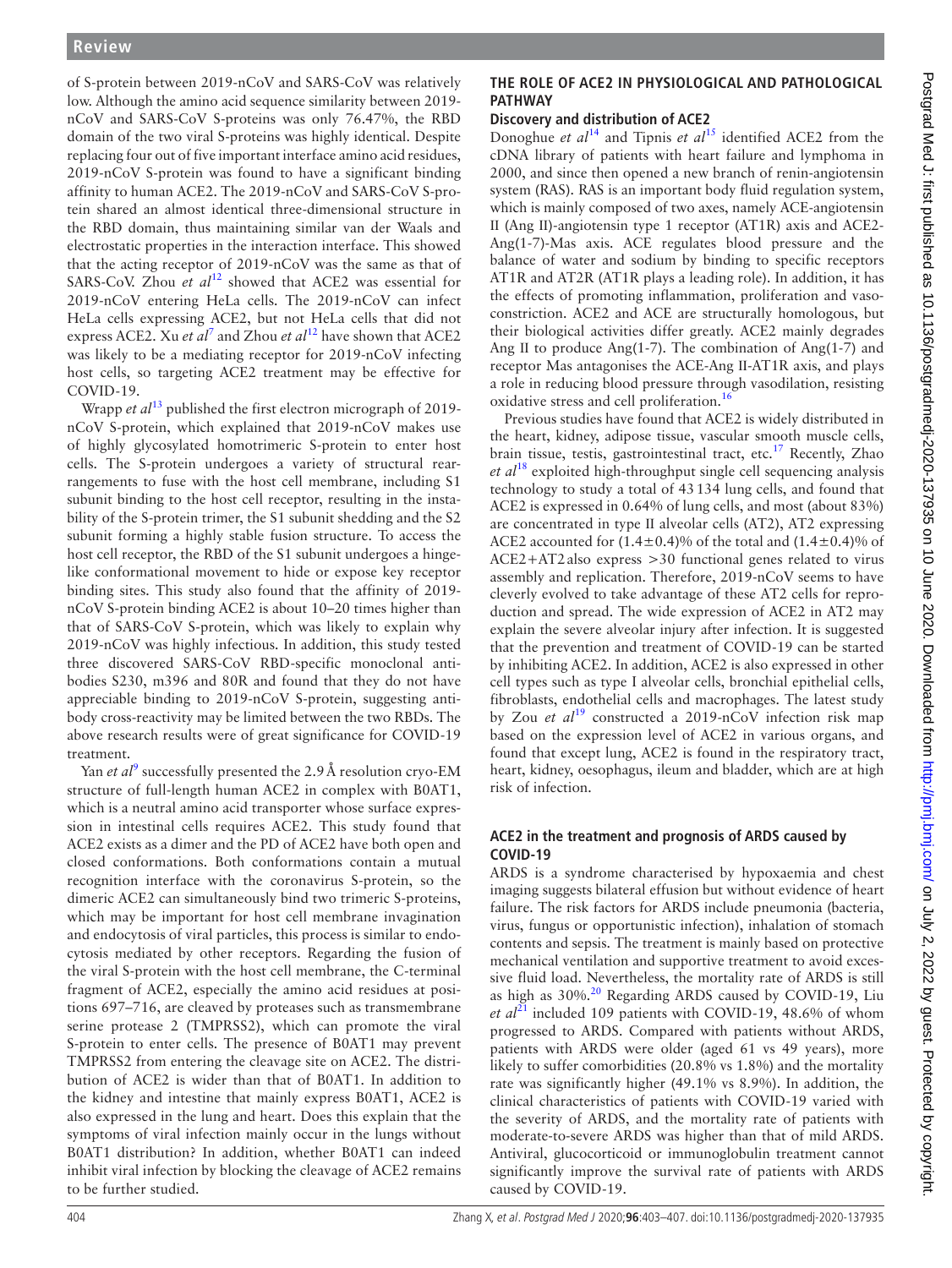

<span id="page-2-0"></span>**Figure 1** Schematic diagram of the renin-angiotensin system (RAS) in the lung showing the role of ACE2 as a key element in the counterregulatory axis of the RAS. ACE2 opposes the harmful effects on lung injury of the ACE-angiotensin Ⅱ (Ang II)-angiotensin type 1 receptor (AT1R) axis by activating Mas and AT2R signalling. Pharmacological treatment with angiotensin Ⅱ receptor blockers (ARB) or ACE inhibitors (ACEI) will modulate several components of the RAS system. Treatment with ARB protects against lung injury by AT1R receptor blockade. rhACE2, recombinant human ACE2.

In the progression of ARDS, ACE2 plays an important role. Relevant studies have shown that in the rat model of ARDS caused by lipopolysaccharide, the ACE activity of bronchoalveolar lavage fluid significantly increased, the corresponding expression of Ang Ⅱ increased and the expression of ACE2 and Ang(1-7) decreased.<sup>22</sup> It is suggested that ARDS is due to RAS system imbalance, which was reflected in the increase of ACE-Ang II axis activity, and the decrease of ACE2-Ang(1-7) axis activity.

After the outbreak of SARS, many patients soon developed ARDS and died. Kuba *et al*<sup>[23](#page-4-22)</sup> found that the expression of ACE in SARS-CoV-infected mice did not change significantly, the expression of Ang Ⅱ increased significantly and the expression of ACE2 was downregulated. It is suggested that SARS-CoV interacts with ACE2 resulting in injury of lungs. Another study showed that in the mouse model of ARDS caused by bleomycin, the ACE2 gene-deficient mice had more severe symptoms than the control group, and after treatment with recombinant human ACE2 (rhACE2), the symptoms of lung injury significantly improved, and the survival rate also obviously improved. In addition, compared with mice with only ACE2 gene deficiency, the ARDS symptoms of applying angiotensin Ⅱ receptor blockers (ARB) or ACE2 gene-deficient mice with ACE gene knockout were milder. In addition, the lung injury in mice with AT1R deletion was less severe, while the lung injury in mice lacking AT2R was more severe. Therefore, during the occurrence of ARDS, the high expression of ACE, Ang II and AT1R aggravated the symptoms of lung injury, while ACE2 and AT2R improved the symptoms.<sup>[24](#page-4-23)</sup> Based on the mechanism of action of ACE2 in ARDS and the enlightenment of SARS, it can be considered that

ACE2 has a protective effect on lung injury, and the downregulation of ACE2 is associated with more severe lung injury.

Due to the fact that SARS-CoV and 2019-nCoV both use ACE2 for cell entry, we can speculate that for COVID-19, ACE2 may also be downregulated by 2019-nCoV binding to ACE2, while the activation of the ACE-Ang II axis will promote lung injury. Imai *et al*<sup>[24](#page-4-23)</sup> found that rhACE2 protein treatment could reduce plasma Ang II levels and reduce lung injury in ACE2 knockout mice and wild-type mice, so we speculate that rhACE2 may become one of the most promising approaches for future treatment and improve the prognosis of patients with COVID-19. The goal of recombinant human ACE2 (GSK2586881) is to improve the concentration of ACE2 to rapidly improve arterial hypoxaemia and pulmonary circulatory haemodynamics of ARDS animal models. In human trials, GSK2586881 has been found to reduce Ang II levels and increase Ang(1-7) levels; although failed to improve the physiological and clinical indicators of ARDS in patients, it did not promote adverse injury as a whole. $^{25}$  This study proved that 44 patients with ARDS were well tolerated after using rhACE2, and they are most likely to represent the first clinical application in the field of ARDS. $^{26}$  The potential of protecting lung injury by supplementing ACE2 has led to a clinical proof-of-concept study using rhACE2 in patients with COVID-19. It remains to be seen whether this approach supplementing the protective axis of the RAS will be efficacious against COVID-19.

#### **The potential therapeutic value of ACE inhibitor and ARB in COVID-19 and the resulting ARDS**

The timeline after the onset of COVID-19 was as follows: the median time from onset of symptoms to first hospital admission was 7 (4.0–8.0) days, to dyspnoea was 8 (5.0–13.0) days, to ARDS was 9 (8.0–14.0) days, to mechanical ventilation was 10.5  $(7.0-14.0)$  days and to intensive care unit was  $10.5$   $(8.0-17.0)$ days. The first 41 patients diagnosed in Wuhan all had pneu-monia, and severe cases could progress to ARDS.<sup>[3](#page-4-2)</sup> In the study by Liu *et al*, [21](#page-4-20) 48.6% of patients with COVID-19 progressed to ARDS. Although there is currently no effective drug for the treatment of COVID-19 and the resulting ARDS, however, rhACE2 is currently considered as a therapeutic approach to act as a decoy halting the interaction between 2019-nCoV and ACE2 to lessen viral entry. In the meantime, however, the use of RAS blockers such as ACE inhibitors (ACEI and ARB that inhibit the damaging (ACE-Ang II) arm of the RAS cascade in the lung may also be promising. Indeed, relevant studies have confirmed the protective effect of ACEI or ARB on lung injury. Liu *et al*<sup>[27](#page-4-26)</sup> found that captopril can reduce pulmonary hypertension, delay the progression of ARDS and protect lung vascular endothelial cells by applying captopril in a rat model of oleic acid-induced ARDS. Neyrinck *et al*<sup>[28](#page-4-27)</sup> also confirmed the therapeutic effect of ACEI on endotoxin-induced lung injury in rats. Mortensen *et al*[29](#page-4-28) showed that continuous administration of ACEI in hospital can reduce the mortality and intubation rate of patients with common viral pneumonia. Wösten *et al*<sup>[22](#page-4-21)</sup> showed that the application of ARB also had a therapeutic effect for ARDS. The above research suggests that in the absence of specific therapeutic drugs against 2019-nCoV infection, ACEI or ARB may be considered to reduce lung pathological damage in infected patients, but the specific efficacy needs to be further verified in future clinical trials. In addition, there is currently a different opinion that RAS inhibitors will reflexively increase the expression of ACE2, which theoretically has the effect of accelerating viral replication or entering cells, and ACEI/ARB should be discontinued.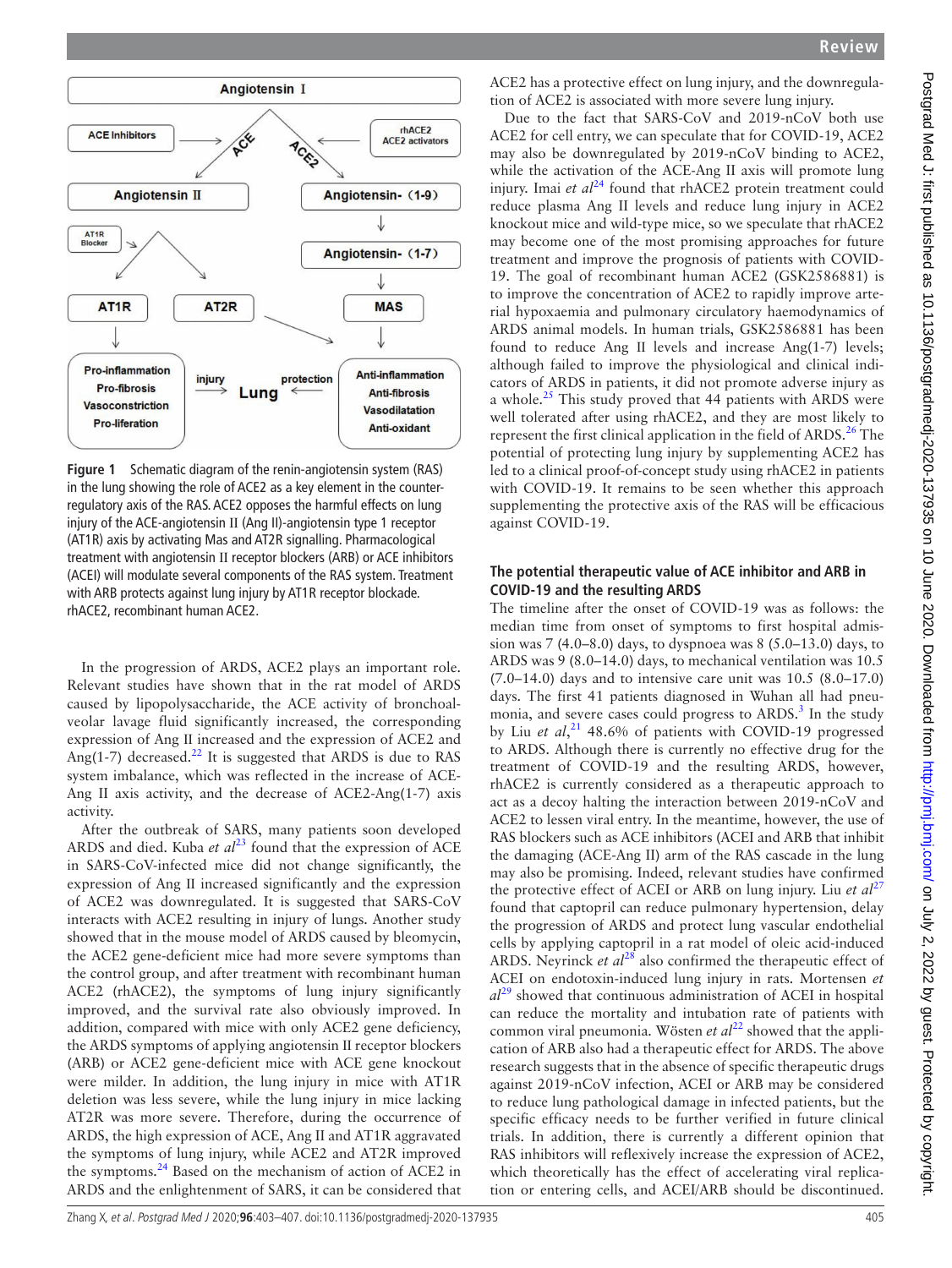#### **Review**

However, there is no research to confirm that the increased expression of ACE2 can increase the chance of viral infection, so there is no conclusive evidence to confirm that patients with COVID-19 with cardiovascular disease should discontinue RAS inhibitors.[30](#page-4-29) Kreutz *et al* stated that a critical review of available evidence does not support a deleterious effect of RAS inhibitors in COVID-19. Therefore, there is currently no reason to discontinue RAS inhibitors in stable patients facing the COVID-19 pandemic.<sup>[31](#page-4-30)</sup> The American College of Cardiology also declared a statement that COVID-19 with hypertension, heart failure and ischaemic heart disease should not discontinue ACEI/ARB.<sup>[32](#page-4-31)</sup> Mancia *et al* provided evidence that ACEI/ARB did not modify the susceptibility to COVID-19, and neither ACEI nor ARB showed an independent association with COVID-19 in patients with mild-to-moderate disease or in those with severe disease.<sup>[33](#page-4-32)</sup> Mehra *et al* found some independent factors associated with an increased risk of in-hospital mortality for COVID-19 were an age >65 years, coronary artery disease, heart failure, cardiac arrhythmia, chronic obstructive pulmonary disease and current smoking. No increased risk of in-hospital mortality was found to be associated with the use of ACEI or the use of ARB in COVID- $19.^{34}$  $19.^{34}$  $19.^{34}$  Thus, there was neither an independent relationship between ACEI/ARB and the susceptibility to COVID-19, nor between RAS inhibitors among the clinical progress of COVID-19. Thus, ACEI/ARB appears reasonable, rather than harmful to COVID-19 ([figure](#page-2-0) 1).

#### **Summary**

At present, the first pathological anatomical result of COVID-19 death patients provided preliminary evidence for lung injury in patients with 2019-nCoV infection, but the specific mechanism still needs to be further studied. Since 2019-nCoV and SARS-Cov have a high degree of homology, it is speculated that the pathogenesis of lung injury caused by the two viruses is similar. A deeper understanding of the pathogenesis is conducive to timely and effective intervention in epidemic prevention and control. From the downregulation of ACE2 following SARS-CoV binding to ACE2 and resulting in excessive activation of RAS and exacerbated pneumonia progression, we speculate that rhACE2 which can increase ACE2 levels may become one of the most promising approaches for future treatment and improve the prognosis of patients with COVID‐19. In the meantime, however, the use of

#### **Key references**

- 1. Chen LN, Yang XH. Homeostasis of the local reninangiotensin system and acute lung injury. *Progr Physiol Sci* 2013;44:133–7.
- 2. Wösten-van Asperen RM, Lutter R, Specht PA, *et al*. Acute respiratory distress syndrome leads to reduced ratio of ACE/ ACE2 activities and is prevented by angiotensin-(1-7) or an angiotensin II receptor antagonist. *J Pathol* 2011;225:618–27.
- 3. Kuba K, Imai Y, Rao S, *et al*. A crucial role of angiotensin converting enzyme 2 (ACE2) in SARS coronavirus-induced lung injury. *Nat Med* 2005;11:875–9.
- 4. American College of Cardiology. HFSA/ACC/AHA statement addresses concerns re:using RAAS antagonists in COVID-19. [EB/OL]. ACC News Story. Available: [https://viajwat.](https://viajwat.ch/2REZU2H) [ch/2REZU2H.](https://viajwat.ch/2REZU2H)
- 5. Mancia G, Rea F, Ludergnani M, *et al*. Renin-Angiotensin-Aldosterone system blockers and the risk of Covid-19. *N Engl J Med* 2020.

#### **Self assessment questions**

- 1. What is the similarity and difference between 2019-nCoV and SARS-CoV?
	- A. Both use ACE2 for cell entry.
	- B. The amino acid sequence similarity between 2019-nCoV and SARS-CoV S-proteins was 87%.
	- C. The affinity of 2019-nCoV S-protein binding ACE2 is about 10–20 times higher than that of SARS-CoV S-protein.
	- D. SARS-CoV RBD-specific monoclonal antibodies do not have appreciable binding to 2019-nCoV S-protein.
- 2. Where are ACE2 receptors located in the body?
	- A. Lungs.
	- B. Heart.
	- C. Kidney.
	- D. Oesophagus, ileum.
- 3. Regarding the RAS system, which is correct?
	- A. RAS system is mainly composed of two axes, namely ACE-Ang Ⅱ-ATIR axis and ACE2-Ang(1-7) -Mas axis.
	- B. ACE2 and ACE are structurally and biologically homologous.
	- C. The ACE-Ang Ⅱ-AT1R axis plays a role in reducing blood pressure through vasodilation, resisting oxidative stress and cell proliferation.
	- D. The high expression of ACE, Ang II and AT1R aggravated the symptoms of lung injury, while ACE2 and AT2R improved the symptoms.
- 4. Regarding the application of ACEI or ARB in COVID-19, which is correct?
	- A. The application of ACEI/ARB increases the susceptibility to COVID-19.
	- B. The use of ACEI/ARB showed an independent association with COVID-19 in patients with mild-to-moderate disease or in those with severe disease.
	- C. No increased risk of in-hospital mortality was found to be associated with the use of ACEI or the use of ARB in COVID-19.
	- D. There is no research to confirm that the increased expression of ACE2 can increase the chance of viral infection.
- 5. Regarding the application of recombinant human ACE2 (rhACE2) in ARDS, which is correct?
	- A. rhACE2 protein treatment could reduce plasma Ang II levels and reduce acute lung injury of animals model.
	- B. rhACE2 may become one of the most promising approaches for future treatment and improve the prognosis of patients with COVID-1
	- C. GSK2586881 improved the physiological and clinical indicators of ARDS in patients.
	- D. It remains to be seen whether this approach supplementing the protective axis of the RAS will be efficacious against COVID-19 and the resulting ARDS.

RAS inhibitors such as ACEI and ARB that inhibit the damaging (ACE-Ang II) arm of the RAS cascade in the lung may also be promising. By now, no relevant studies have strongly confirmed that 2019-nCoV infection will cause downregulation of ACE2, so more clinical studies are needed to confirm the specific mechanism between 2019-nCoV-ACE2-ARDS.

**Acknowledgements** The authors are accountable for all aspects of the work in ensuring that questions related to the accuracy or integrity of any part of the work are appropriately investigated and resolved.